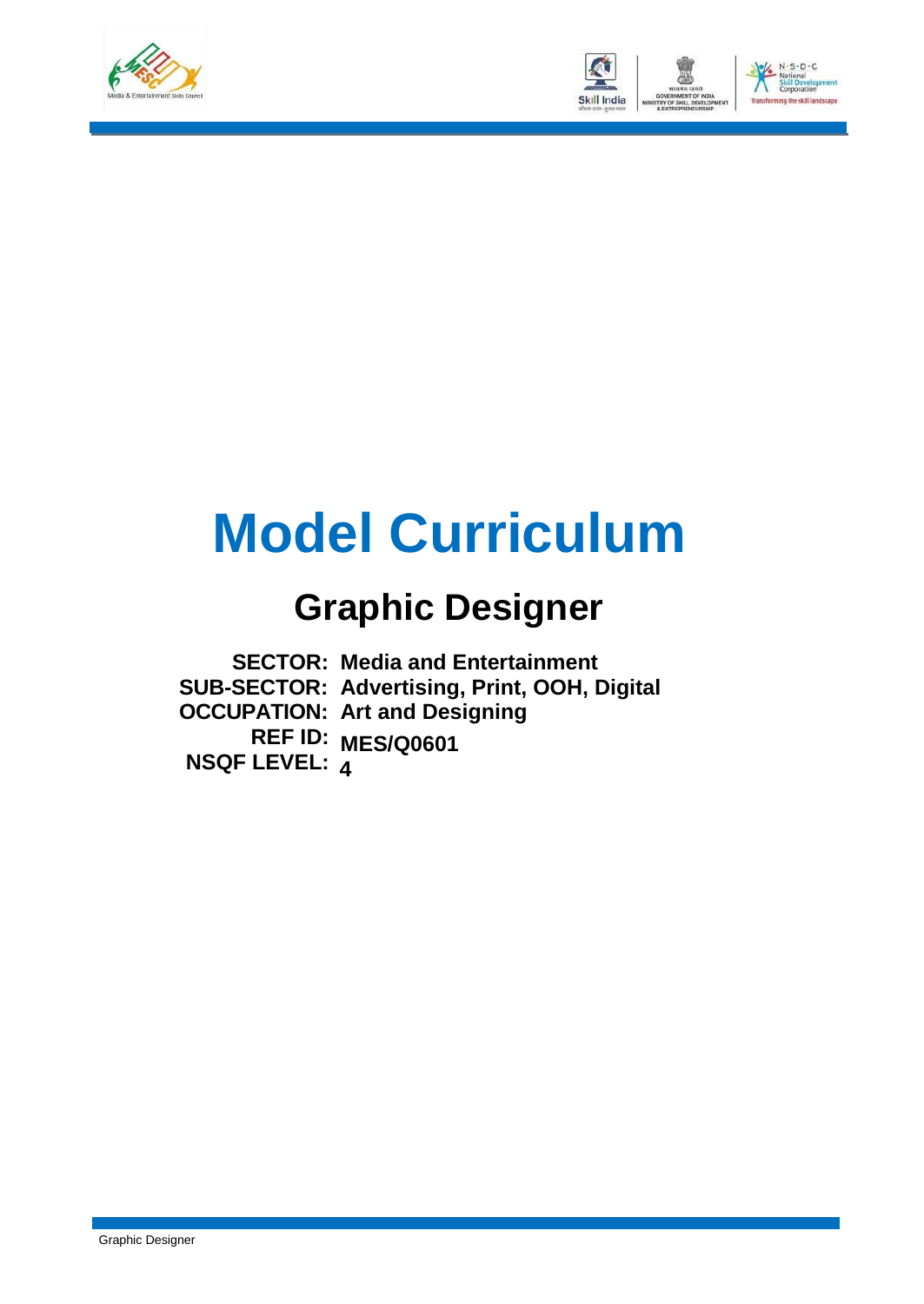



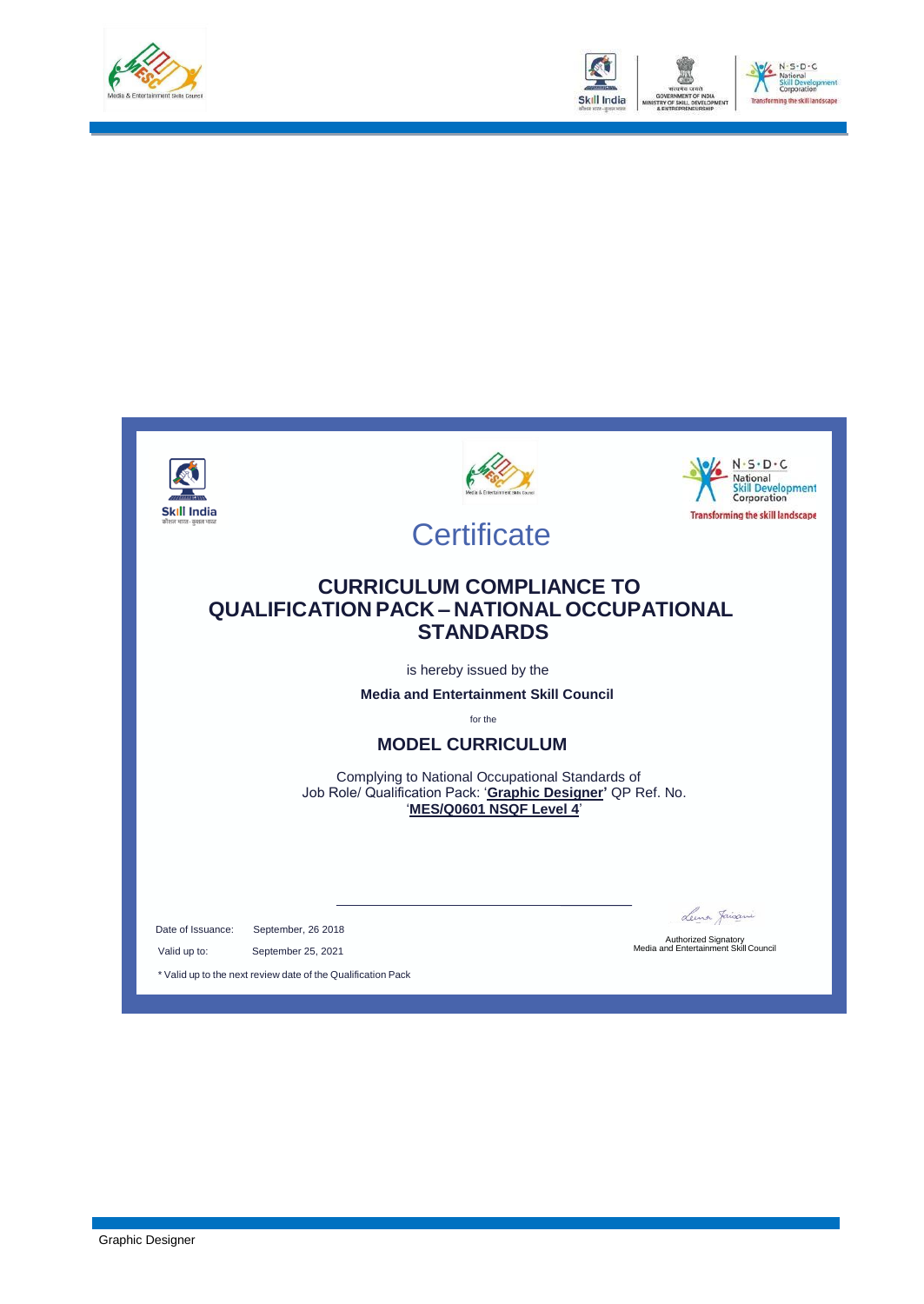



### **TABLE OF CONTENTS**

| 1. Curriculum                    | M1 |
|----------------------------------|----|
| 2. Trainer Prerequisites         | 05 |
| 3. Annexure: Assessment Criteria | 06 |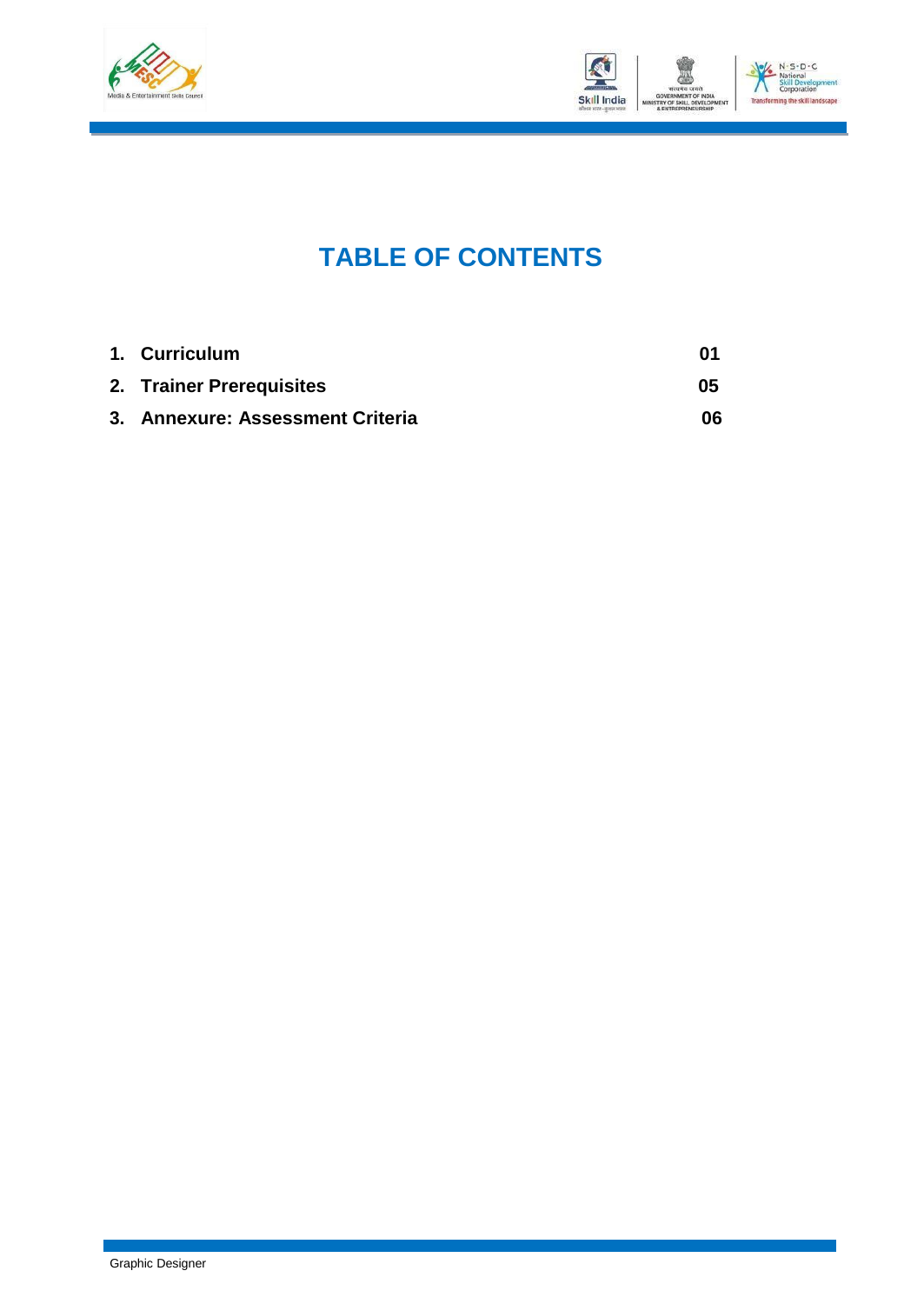



## <span id="page-3-0"></span>**Graphic Designer**

#### **CURRICULUM / SYLLABUS**

This program is aimed at training candidates for the job of a "<u>Graphic Designer</u>", in the "<u>Media and</u> Entertainment" Sector/Industry and aims at building the following key competencies amongst the learner

| <b>Program Name</b>                               | <b>Graphic Designer</b>                                         |                                                                                                                                                                             |  |  |  |
|---------------------------------------------------|-----------------------------------------------------------------|-----------------------------------------------------------------------------------------------------------------------------------------------------------------------------|--|--|--|
| <b>Qualification Pack Name</b><br>& Reference ID. | MES/Q0601, V1.0                                                 |                                                                                                                                                                             |  |  |  |
| <b>Version No.</b>                                | 1.0<br><b>Version Update Date</b><br>26th Sep 2018              |                                                                                                                                                                             |  |  |  |
| <b>Pre-requisites to</b><br><b>Training</b>       | Class X<br>Raster and vector image editing software (Suggested) |                                                                                                                                                                             |  |  |  |
| <b>Training Outcomes</b>                          | After completing this programme, participants will be able to:  |                                                                                                                                                                             |  |  |  |
|                                                   |                                                                 | Interpret graphic visualization brief.<br>Manage graphic tools.<br>Visualize and generate design<br>Create and edit graphic designs<br>Maintain workplace health and safety |  |  |  |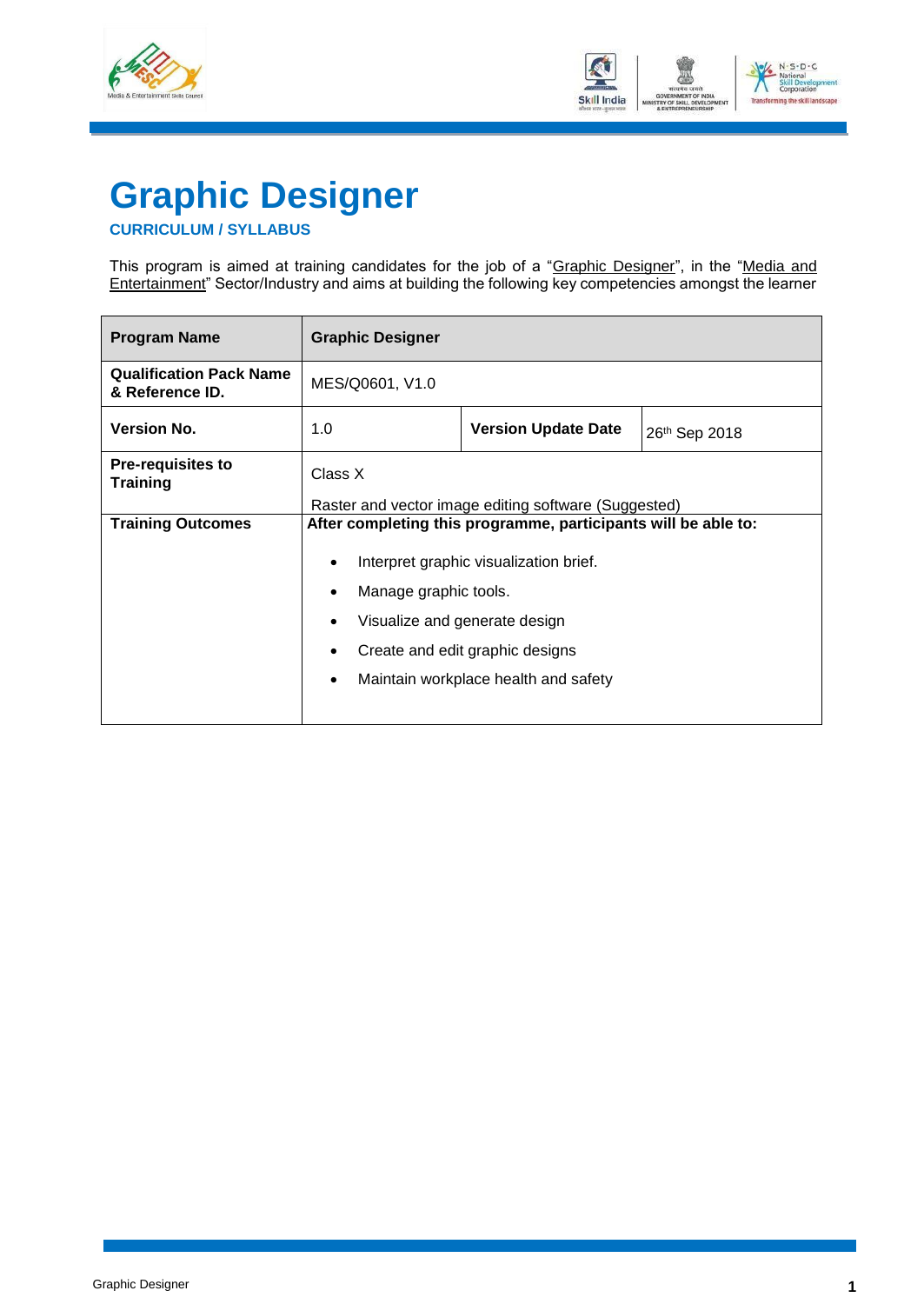



This course encompasses <u>5</u> out of <u>5</u> National Occupational Standards (NOS) of "<u>Graphic Designer</u>" Qualification Pack issued by "Media and Entertainment Skills Council".

| S.             | <b>Module</b>                                                                                                                                                                                                        | <b>Key Learning Outcomes</b>                                                                                                                                                                                                                                                                                                                                                                                                                                                                                                                                                                                                                                                                                                                                                                                                                     | <b>Equipments</b>                                                                             |  |
|----------------|----------------------------------------------------------------------------------------------------------------------------------------------------------------------------------------------------------------------|--------------------------------------------------------------------------------------------------------------------------------------------------------------------------------------------------------------------------------------------------------------------------------------------------------------------------------------------------------------------------------------------------------------------------------------------------------------------------------------------------------------------------------------------------------------------------------------------------------------------------------------------------------------------------------------------------------------------------------------------------------------------------------------------------------------------------------------------------|-----------------------------------------------------------------------------------------------|--|
| <b>No</b>      |                                                                                                                                                                                                                      |                                                                                                                                                                                                                                                                                                                                                                                                                                                                                                                                                                                                                                                                                                                                                                                                                                                  |                                                                                               |  |
| 1              | <b>Introduction and</b><br><b>Orientation</b><br><b>Theory Duration</b><br>(hh:mm)<br>15:00<br><b>Practical Duration</b><br>(hh:mm)<br>40:00<br><b>Corresponding</b><br><b>NOS Code</b><br><b>Bridge Module</b>      | Recognize the background of media and<br>$\bullet$<br>entertainment<br>industry<br>and<br>resource<br>theme of the designs.<br>deliverable<br>Manage<br>the<br>as<br>per<br>$\bullet$<br>requirement of client.<br>Design creatives for visual effect.<br>$\bullet$<br>Plan and organize stages for designing<br>$\bullet$<br>like need of tools creation, rough sketches,<br>design concept etc.<br>Understand of theme for graphics like for<br>$\bullet$<br>graphic, digital, print, game etc.                                                                                                                                                                                                                                                                                                                                                | Computer System, white<br>board, marker, projector                                            |  |
| $\overline{2}$ | <b>Interpret graphic</b><br><b>visualisation brief</b><br><b>Theory Duration</b><br>(hh:mm)<br>25:00<br><b>Practical Duration</b><br>(hh:mm)<br>60:00<br><b>Corresponding</b><br><b>NOS Code</b><br><b>MES/N0601</b> | Create design layout based on job brief<br>$\bullet$<br>(dimensions, operating platforms, etc.)<br>Sketch visual themes as per project<br>$\bullet$<br>requirement and relate the base idea,<br>theme and concept.<br>Identify client branding (colour scheme,<br>$\bullet$<br>logo, target audience, etc.)<br>Construct the visual platform as per<br>$\bullet$<br>project indicators (television, film, print,<br>gaming etc.).<br>Prepare graphics of theme based on<br>$\bullet$<br>project relevant to his / her job role (format,<br>number, types, duplicates etc.)<br>Combine images using layer masks and<br>$\bullet$<br>add text to designs.                                                                                                                                                                                          | Computer System, white<br>board, marker, projector,<br><b>Graphic Software</b><br>(Maya etc.) |  |
| 3              | <b>Manage graphic</b><br>tools<br><b>Theory Duration</b><br>(hh:mm)<br>20:00<br><b>Practical Duration</b><br>(hh:mm)<br>40:00<br><b>Corresponding</b><br><b>NOS Code</b><br><b>MES/N0602</b>                         | Gather raw stock imageries/material (e.g.<br>$\bullet$<br>photographs, clipart, image filters) and<br>select relevant material that can be used<br>for designing.<br>Sort and keep the material ready for the<br>production process.<br>Ensure software / equipment is ready for<br>$\bullet$<br>use (e.g. photoshop, scanner, etc.)<br>Create tools in line with pictorial<br>$\bullet$<br>representations (brush, pickers of different<br>size and colours).<br>Save back-ups for interim work-products<br>$\bullet$<br>in the appropriate file formats.<br>Ensure final work-products are prepared in<br>$\bullet$<br>appropriate file formats (e.g. psd, .ai, .cdr,<br>etc.) and appropriate medium (e.g. dvd, cd<br>and digital flash drives).<br>Clear logs/data and keep the software and<br>$\bullet$<br>equipment ready for future use. | Computer System, white<br>board, marker, projector,<br>Graphic Software (maya<br>$etc.$ )     |  |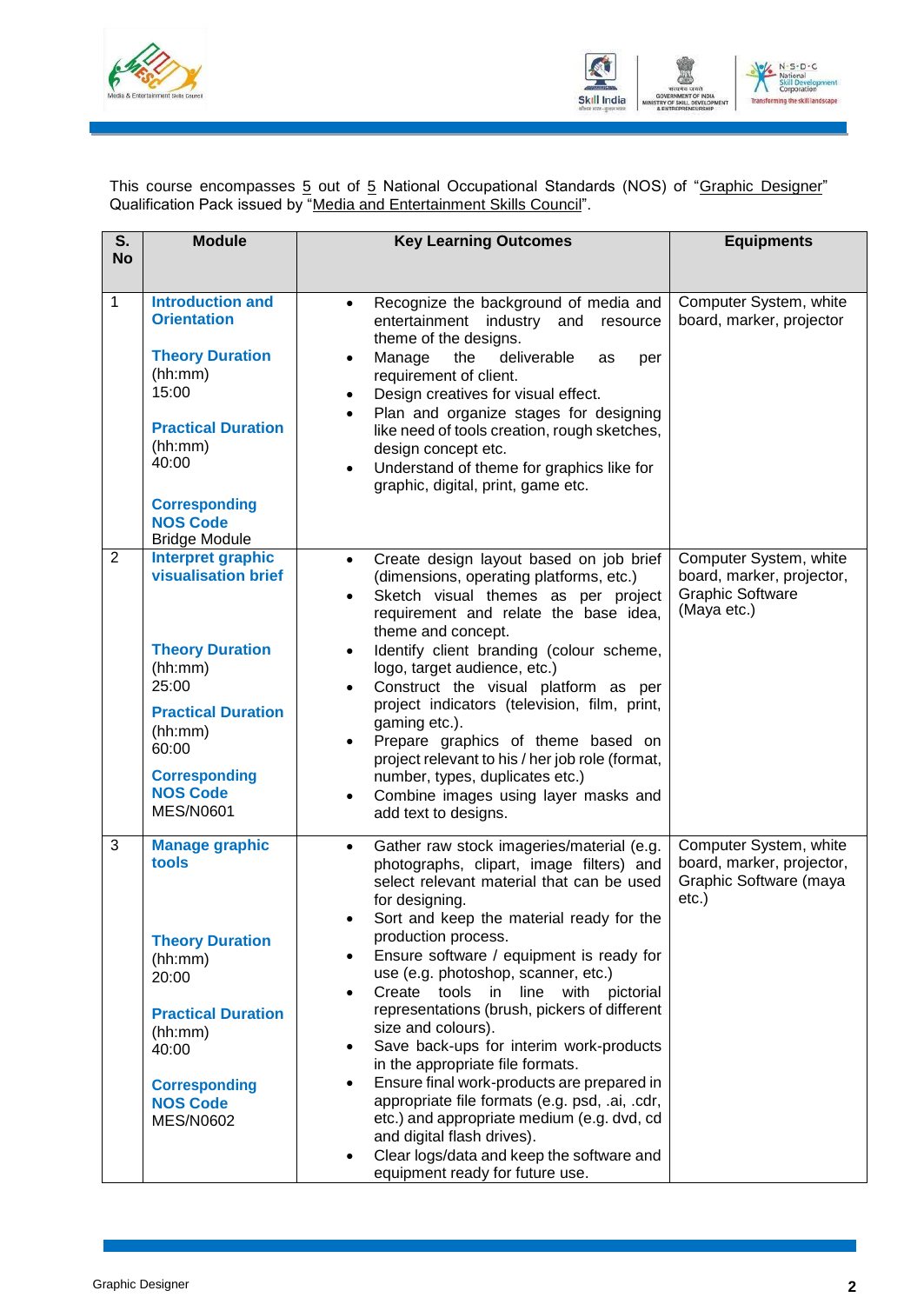





| $\overline{4}$ | <b>Visualize and</b><br>generate design<br><b>Theory Duration</b><br>(hh:mm)<br>25:00<br><b>Practical Duration</b><br>(hh:mm)<br>60:00<br><b>Corresponding</b><br><b>NOS Code</b><br><b>MES/N0603</b>        | Collect relevant data to support design.<br>$\bullet$<br>design<br>List<br>the<br>concept<br>be<br>to<br>$\bullet$<br>conceptualized.<br>Illuminate the design with indicative<br>$\bullet$<br>messages accurately.<br>relate the concept with<br>meaningful<br>$\bullet$<br>graphics<br>Identify the elements of production which<br>$\bullet$<br>are relevant as per the creative brief and<br>inputs provided.<br>Present the idea, theme and concept to<br>$\bullet$<br>the peers.<br>Configure exact vocal representation<br>$\bullet$<br>relevant to the data to support design.                                                                                                                                                                                                                                                                                                                                                                                                                                                                                                                                                                                                                                                                                                                                                                             | Computer System, white<br>board, marker, projector,<br>Graphic Software (maya<br>$etc.$ )    |
|----------------|--------------------------------------------------------------------------------------------------------------------------------------------------------------------------------------------------------------|--------------------------------------------------------------------------------------------------------------------------------------------------------------------------------------------------------------------------------------------------------------------------------------------------------------------------------------------------------------------------------------------------------------------------------------------------------------------------------------------------------------------------------------------------------------------------------------------------------------------------------------------------------------------------------------------------------------------------------------------------------------------------------------------------------------------------------------------------------------------------------------------------------------------------------------------------------------------------------------------------------------------------------------------------------------------------------------------------------------------------------------------------------------------------------------------------------------------------------------------------------------------------------------------------------------------------------------------------------------------|----------------------------------------------------------------------------------------------|
| 5              | <b>Create and edit</b><br>graphic design<br><b>Theory Duration</b><br>(hh:mm)<br>25:00<br><b>Practical Duration</b><br>(hh:mm)<br>60:00<br><b>Corresponding</b><br><b>NOS Code</b><br><b>MES/N0604</b>       | Select graphic elements in accordance<br>$\bullet$<br>with the design idea.<br>Freeze the colour choice based on the<br>$\bullet$<br>design idea.<br>Create graphics according to the design<br>$\bullet$<br>idea, requirements, and specifications.<br>Create vector artworks and illustrations.<br>$\bullet$<br>Select the colour output based on the final<br>$\bullet$<br>style required.<br>Create single/multi page<br>documents<br>$\bullet$<br>appropriate to the designs specifications.<br>Prepare the final document as per the<br>$\bullet$<br>target platform specification.                                                                                                                                                                                                                                                                                                                                                                                                                                                                                                                                                                                                                                                                                                                                                                          | Computer System, white<br>board, marker, projector,<br>Graphic Software (maya<br>$etc.$ )    |
| 6              | <b>Maintain workplace</b><br>health and safety<br><b>Theory Duration</b><br>(hh:mm)<br>20:00<br><b>Practical Duration</b><br>(hh:mm)<br>40:00<br><b>Corresponding</b><br><b>NOS Code</b><br><b>MES/N0104</b> | Maintain one's posture and position to<br>$\bullet$<br>minimize fatigue and the risk of injury.<br>Maintain first aid kit and keep oneself<br>$\bullet$<br>updated on the first aid procedures.<br>Identify and document potential risks like<br>$\bullet$<br>siting postures while using computer, eye<br>fatigues<br>and<br>other hazards in the<br>workplace.<br>Maintain accident reports.<br>Report health and safety risks/ hazards to<br>concerned personnel.<br>Participate in organization health and<br>$\bullet$<br>safety knowledge sessions and drills.<br>Identify the people responsible for health<br>$\bullet$<br>and safety in the workplace, including<br>those to contact in case of an emergency.<br>Identify security signals e.g. fire alarms<br>$\bullet$<br>and places such as staircases, fire warden<br>stations, first aid and medical rooms.<br>Identify aspects of your workplace that<br>$\bullet$<br>could cause potential risk to own and<br>others health and safety.<br>Ensure own personal health and safety,<br>$\bullet$<br>and that of others in the workplace though<br>precautionary measures.<br>Identify and recommend opportunities for<br>$\bullet$<br>improving health, safety, and security to<br>the designated person.<br>Report<br>hazards<br>outside<br>any<br>the<br>individual's authority to<br>the relevant | Computer System, white<br>board, marker, projector,<br>Health and Safety Signs<br>and policy |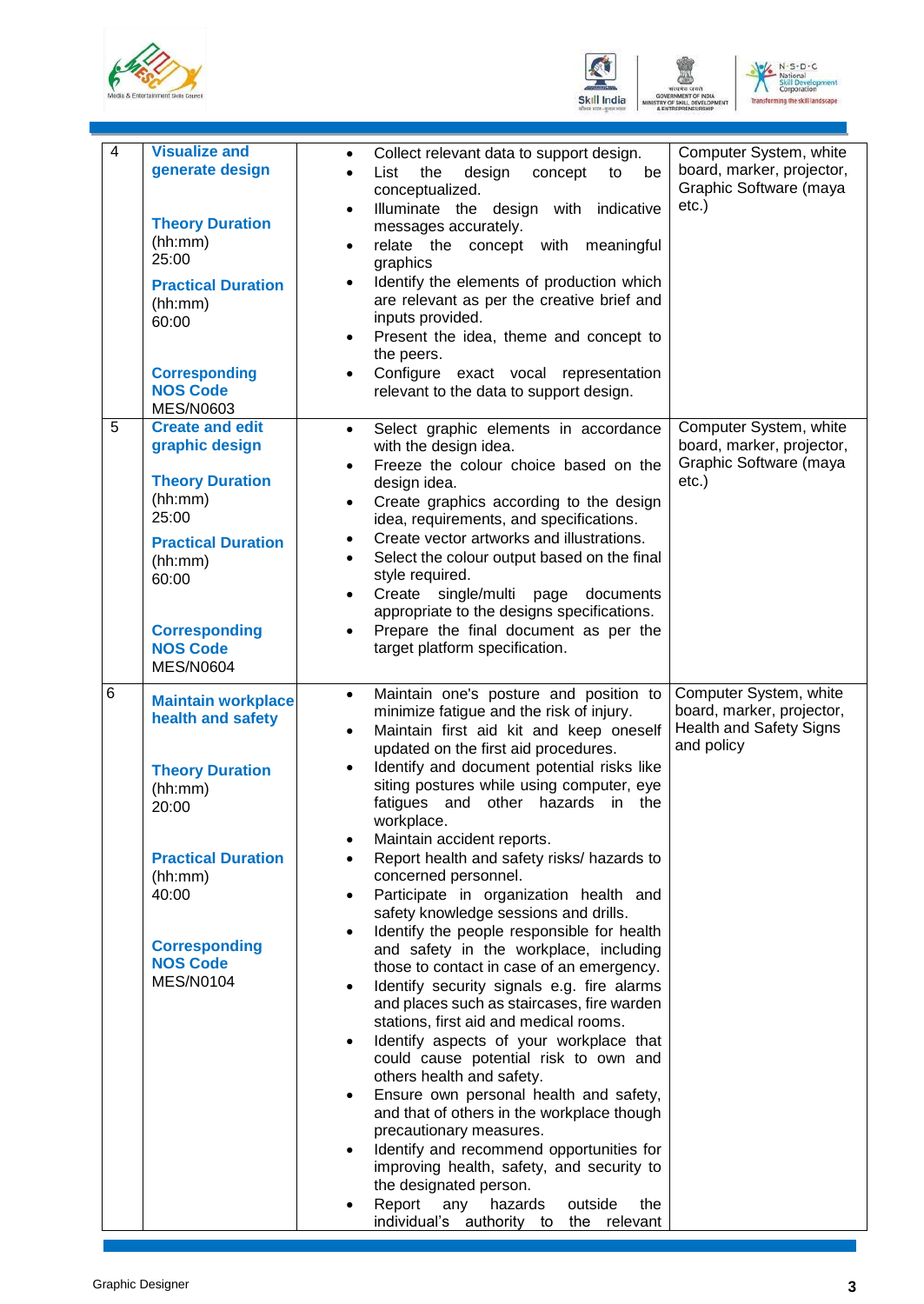



|                                 | person in line with organisational<br>procedures and warn other people who<br>may be affected.<br>Follow organisation's emergency<br>$\bullet$<br>procedures for accidents, fires or any<br>other natural calamity in case of a hazard.<br>Identify and correct risks like illness,<br>$\bullet$<br>accidents, fires or any other natural<br>calamity safely and within the limits of<br>individual's authority. |  |
|---------------------------------|------------------------------------------------------------------------------------------------------------------------------------------------------------------------------------------------------------------------------------------------------------------------------------------------------------------------------------------------------------------------------------------------------------------|--|
| <b>Total Duration</b><br>430:00 | <b>Unique Equipment Required:</b>                                                                                                                                                                                                                                                                                                                                                                                |  |
|                                 | Computer System, white board, marker,<br>projector, Graphic Software (maya etc.)                                                                                                                                                                                                                                                                                                                                 |  |
| <b>Theory Duration</b>          |                                                                                                                                                                                                                                                                                                                                                                                                                  |  |
| 130:00                          |                                                                                                                                                                                                                                                                                                                                                                                                                  |  |
| <b>Practical Duration</b>       |                                                                                                                                                                                                                                                                                                                                                                                                                  |  |
| 300:00                          |                                                                                                                                                                                                                                                                                                                                                                                                                  |  |

Grand Total Course Duration: **430 Hours, 0 Minutes** *(This syllabus/ curriculum has been approved by Media and Entertainment Skills Council)*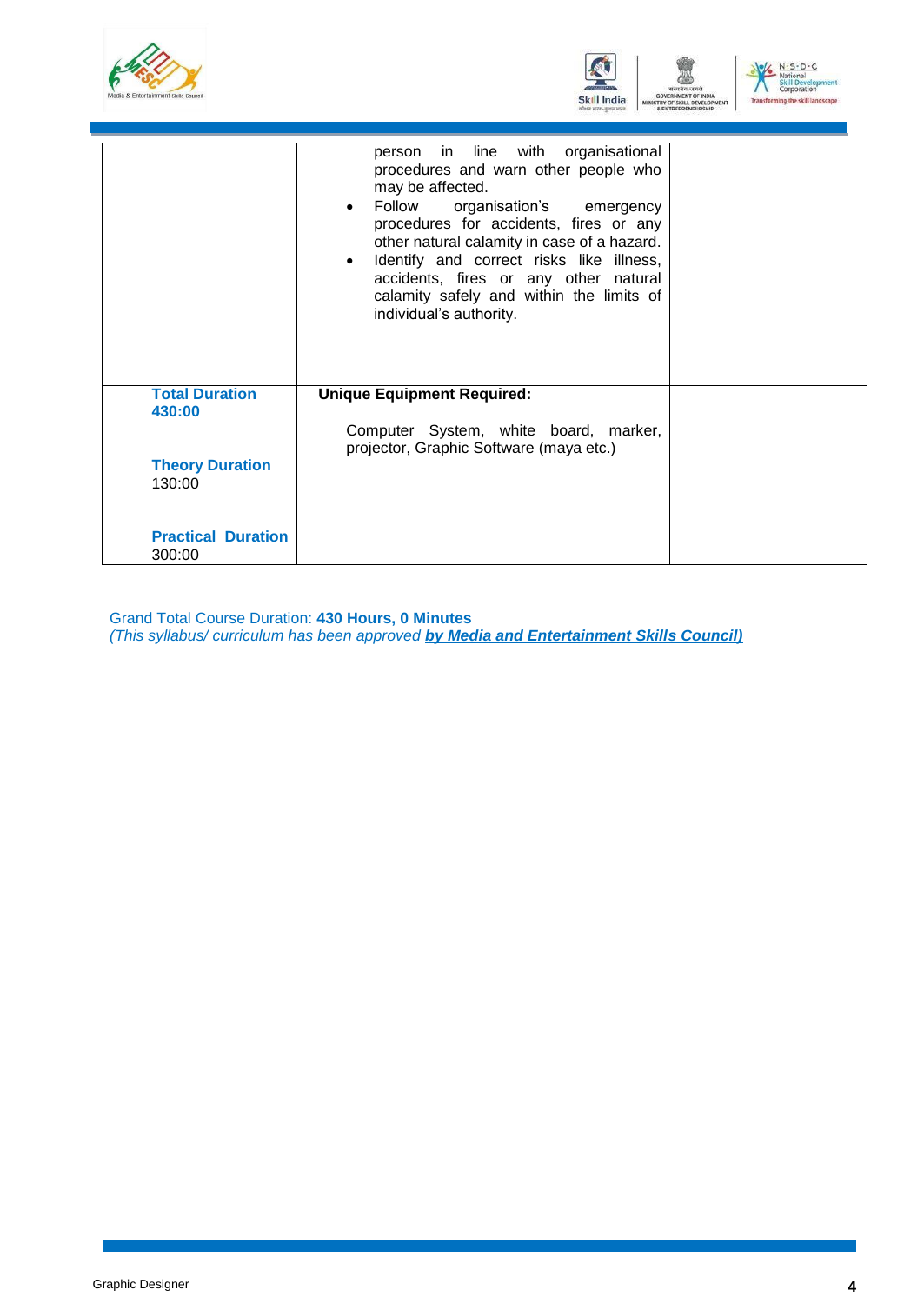



#### <span id="page-7-0"></span>**Trainer Prerequisites for Job role: "Graphic Designer" mapped to Qualification Pack: "MES/Q0601, version 1.0"**

| Sr. No.        | Area                                  | <b>Details</b>                                                                                                                                                                                                                                                                                                                                                                                                              |
|----------------|---------------------------------------|-----------------------------------------------------------------------------------------------------------------------------------------------------------------------------------------------------------------------------------------------------------------------------------------------------------------------------------------------------------------------------------------------------------------------------|
| 1              | <b>Job Description</b>                | To deliver accredited training service, mapping to the curriculum<br>detailed above, in accordance with Qualification Pack "Q0601"                                                                                                                                                                                                                                                                                          |
| $\overline{2}$ | <b>Personal Attributes</b>            | The candidate should have aptitude for conducting training, pre/post<br>work to ensure competent, employable candidates at the end of<br>training. The individual in this role must be creative with high degree<br>of professional responsibility and timeliness with deadlines. He/she<br>in this role holders has to be open-minded, willing to try new things<br>and comfortable taking advice from unexpected sources. |
| 3              | Minimum Educational<br>Qualifications | Class XII<br>Raster and vector image editing software (Suggested)                                                                                                                                                                                                                                                                                                                                                           |
| 4a             | <b>Domain Certification</b>           | Certified for Job Role: "Graphic Designer" mapped to QP:<br>"MES/Q0601", version 1.0. Minimum accepted score as per SSC<br>guidelines is 70%.                                                                                                                                                                                                                                                                               |
| 4 <sub>b</sub> | <b>Platform Certification</b>         | Recommended that the Trainer is certified for the Job Role: "Trainer",<br>mapped to the Qualification Pack: "MEP/Q0102" with scoring of<br>minimum 80%.                                                                                                                                                                                                                                                                     |
| 5              | <b>Experience</b>                     | No minimum experience desired for this position. However it is<br>expected to have experience of work as assistant graphic designer.<br>He should be able to communicate in English and local language.<br>He should have knowledge of equipment, tools, material, Safety,<br>Health & Hygiene.                                                                                                                             |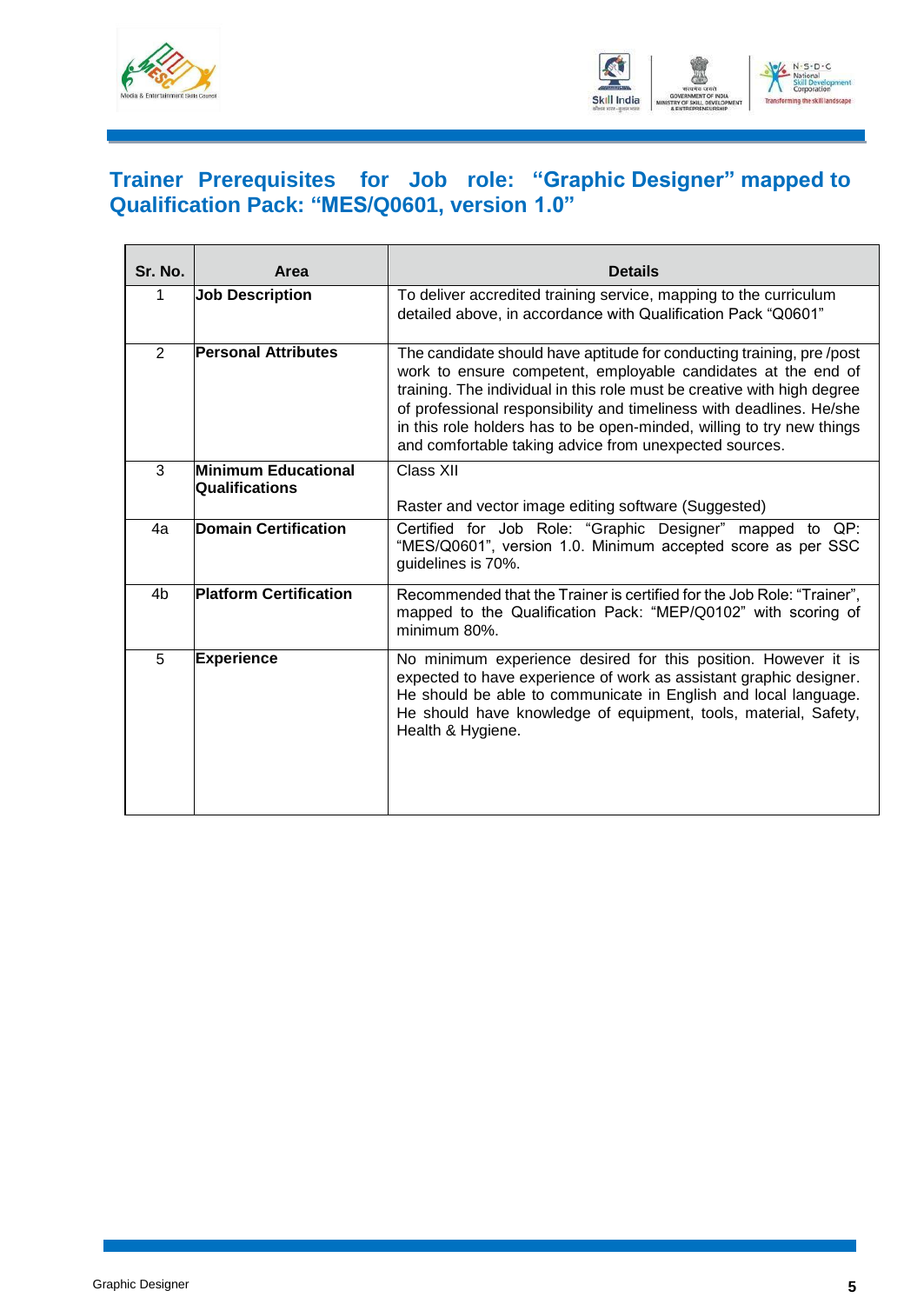



#### <span id="page-8-0"></span>**Annexure: Assessment Criteria**

| <b>Assessment Criteria for Graphic Designer</b> |                                               |
|-------------------------------------------------|-----------------------------------------------|
| <b>Job Role</b>                                 | <b>Graphic Designer</b>                       |
| <b>Qualification Pack</b>                       | <b>MES/Q0601, version 1.0</b>                 |
| <b>Sector Skill Council</b>                     | <b>Media and Entertainment Skills Council</b> |
|                                                 |                                               |

#### **Guidelines for Assessment**

1. Criteria for assessment for each Qualification Pack will be created by the Sector Skill Council. Each Performance Criteria (PC) will be assigned marks proportional to its importance in NOS. SSC will also lay down proportion of marks for Theory and Skills Practical for each PC.

2. The assessment for the theory part will be based on knowledge bank of questions created by the SSC.

3. Assessment will be conducted for all compulsory NOS, and where applicable, on the selected elective/option NOS/set of NOS.

4. Individual assessment agencies will create unique question papers for theory part for each candidate at each examination/training center (as per assessment criteria below).

5. Individual assessment agencies will create unique evaluations for skill practical for every student at each examination/training center based on this criterion.

6. To pass the Qualification Pack, every trainee should score a minimum of 70% of aggregate marks to successfully clear the assessment.

7. In case of *unsuccessful completion*, the trainee may seek reassessment on the Qualification Pack.

| <b>Compulsory NOS</b><br><b>Total Marks: 500</b> |                                                                                                                               |                       | <b>Marks Allocation</b> |               |                                   |
|--------------------------------------------------|-------------------------------------------------------------------------------------------------------------------------------|-----------------------|-------------------------|---------------|-----------------------------------|
| Assessment<br>outcomes                           | Assessment criteria for outcomes                                                                                              | <b>Total</b><br>marks | Out<br><b>of</b>        | <b>Theory</b> | <b>Skills</b><br><b>Practical</b> |
| 1. MES/N0601                                     | PC1. create design layout based on job brief<br>(dimensions, operating platforms, etc.)                                       |                       | 20                      | 5             | 15                                |
| (Interpret<br>graphic<br>visualisation<br>brief) | PC2. sketch visual themes as per project<br>requirement and relate the base idea, theme<br>and concept                        |                       | 20                      | 5             | 15                                |
|                                                  | PC3. identify client branding (color scheme,<br>logo, target audience, etc.)                                                  |                       | 20                      | 5             | 15                                |
|                                                  | PC4. clarity of brand value and competitors                                                                                   | 100                   | 10                      | 5             | 5                                 |
|                                                  | PC5. construct the visual platform as per<br>(television, film, print,<br>project indicators<br>gaming etc.)                  |                       | 10                      | 5             | 5                                 |
|                                                  | PC6. prepare graphics of theme based on<br>project relevant to his / her job role (format,<br>number, types, duplicates etc.) |                       | 10                      | 5             | 5                                 |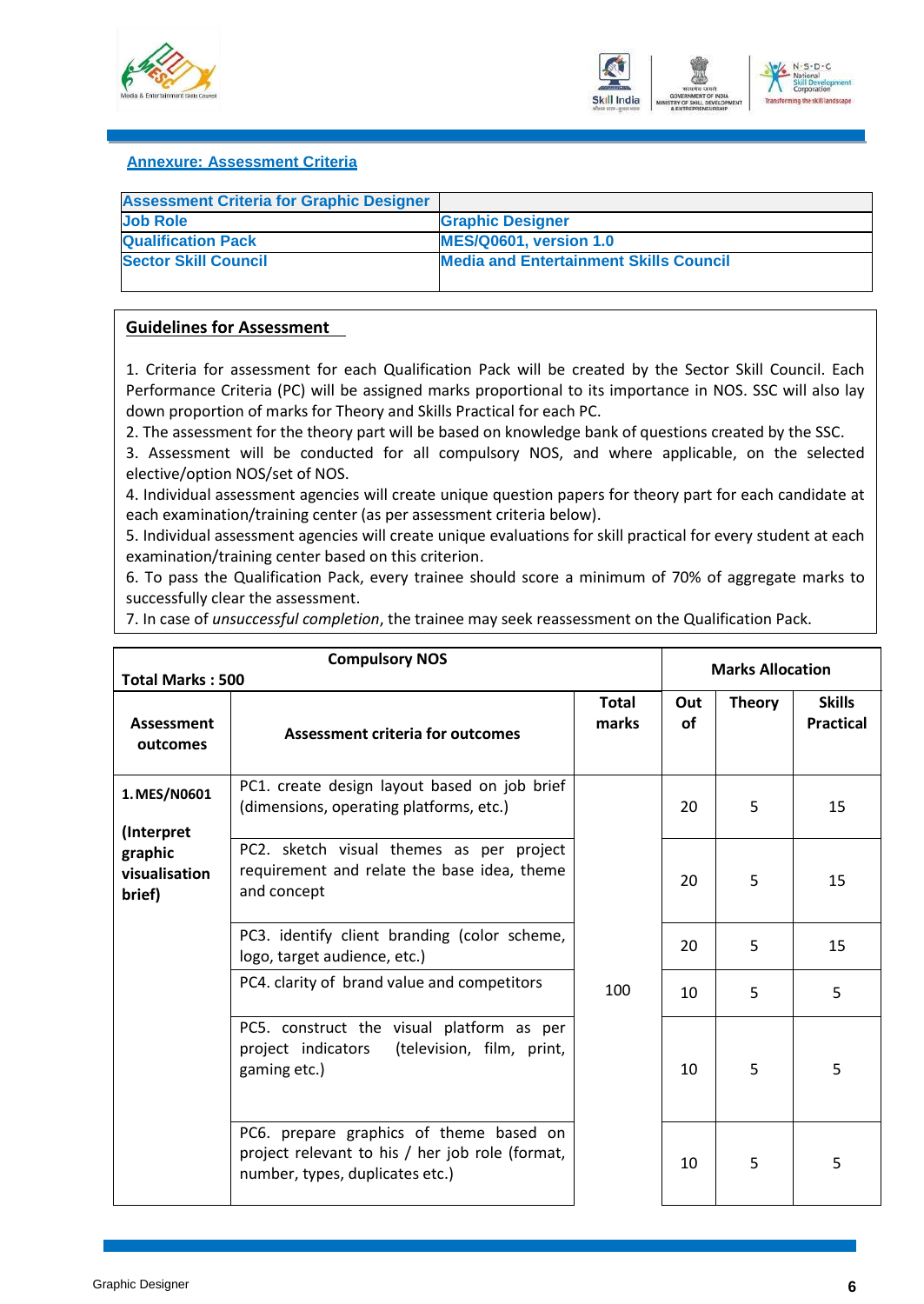





|                                           | PC7. combine images using layer masks and add<br>text to designs                                                                                                            |              | 10  | 5  | 5  |
|-------------------------------------------|-----------------------------------------------------------------------------------------------------------------------------------------------------------------------------|--------------|-----|----|----|
|                                           |                                                                                                                                                                             | <b>Total</b> | 100 | 35 | 65 |
| 2. MES/N0602<br>(Manage<br>graphic tools) | PC1. gather raw stock imageries / material (e.g.<br>photographs, clipart, image filters) and select<br>relevant material that can be used for<br>production.                |              | 20  | 5  | 15 |
|                                           | PC2. sort and keep the material ready for the<br>production process.                                                                                                        |              | 20  | 5  | 15 |
|                                           | PC3. ensure software / equipment is ready for<br>use (e.g. photoshop, scanner, etc.)                                                                                        |              | 10  | 5  | 5  |
|                                           | PC4. create tools in line with pictorial<br>representations (brush, pickers of different size<br>and colors)                                                                | 100          | 15  | 5  | 10 |
|                                           | PC5. save back-ups for interim work-products in<br>the appropriate file formats                                                                                             |              | 15  | 5  | 10 |
|                                           | PC6. ensure final work-products are prepared<br>in appropriate file formats (e.g. psd, .ai, .cdr,<br>etc.) and appropriate medium(e.g. dvd, cd and<br>digital flash drives) |              | 10  | 5  | 5  |
|                                           | PC7. clear logs/data and keep the software and<br>equipment ready for future use                                                                                            |              | 10  | 5  | 5  |
|                                           |                                                                                                                                                                             | <b>Total</b> | 100 | 35 | 65 |
| 3. MES/N 0603                             | PC1. collect relevant data to support design                                                                                                                                |              | 20  | 5  | 15 |
| (Visualise<br>and generate                | PC <sub>2</sub> .<br>list<br>the<br>design<br>concept<br>be<br>to<br>conceptualized                                                                                         | 100          | 20  | 5  | 15 |
| design)                                   | PC3. relate the concept with meaningful<br>graphics                                                                                                                         |              | 10  | 5  | 5  |
|                                           | PC4. illuminate the design with indicative<br>messages accurately                                                                                                           |              | 20  | 5  | 15 |
|                                           | PC5. identify the elements of production<br>relevant as per the creative brief and inputs<br>provided                                                                       |              | 10  | 5  | 5  |
|                                           | PC6. present the idea, theme and concept to<br>the peers                                                                                                                    |              | 10  | 5  | 5  |
|                                           | PC7. configure exact vocal representation<br>relevant to the data to support design                                                                                         |              | 10  | 5  | 5  |
|                                           |                                                                                                                                                                             | <b>Total</b> | 100 | 35 | 65 |
| 4. MES/N0604<br>(Create and               | PC1. select graphic elements in accordance to<br>the design idea                                                                                                            | 100          | 10  | 5  | 5  |
|                                           | PC2. freeze the color choice based on the                                                                                                                                   |              | 10  | 5  | 5  |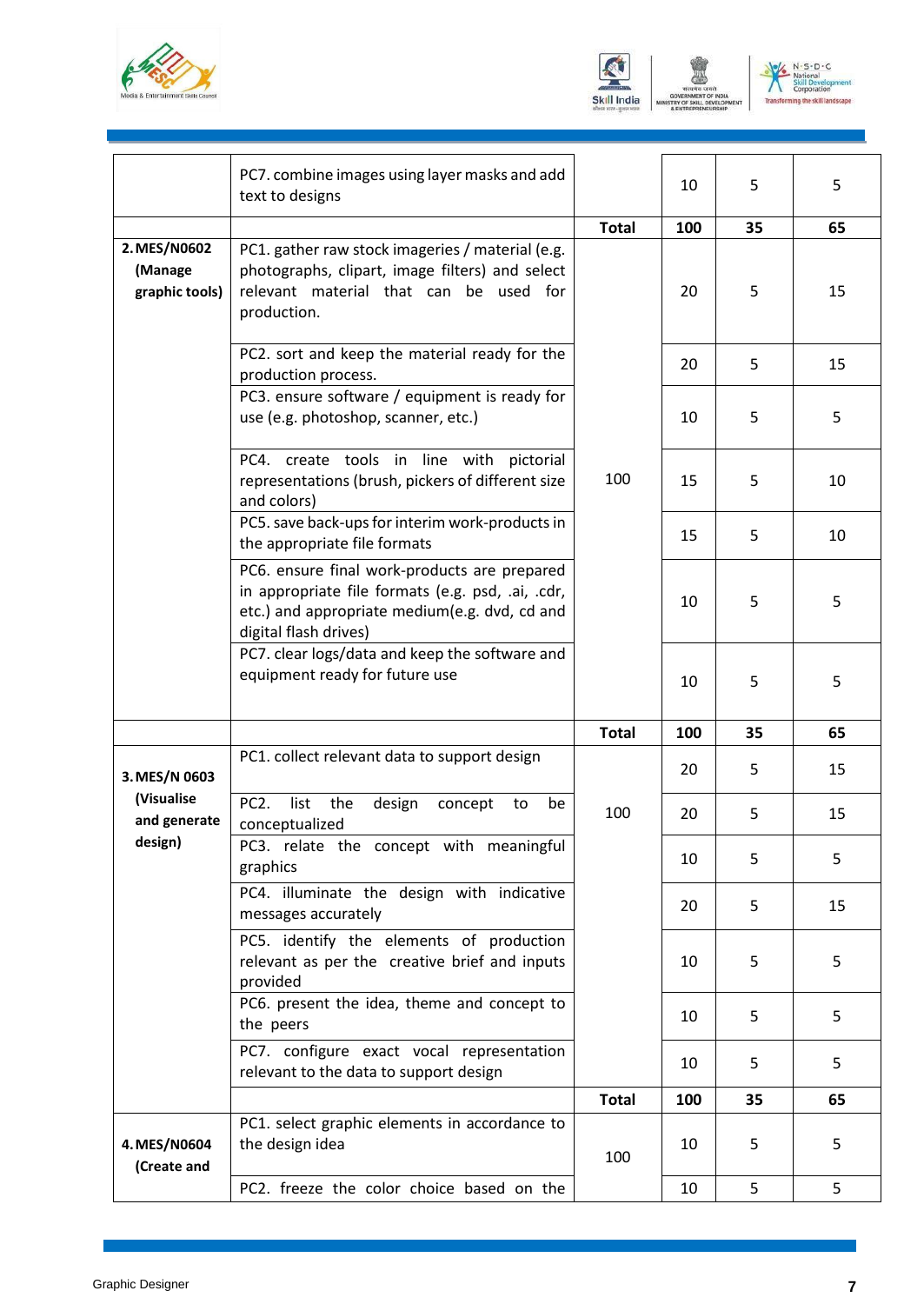





| edit graphic                        | design idea                                                                                                                                          |              |     |                |    |
|-------------------------------------|------------------------------------------------------------------------------------------------------------------------------------------------------|--------------|-----|----------------|----|
| design)                             |                                                                                                                                                      |              |     |                |    |
|                                     | PC3. create graphics according to the design<br>idea, requirements, specifications                                                                   |              | 10  | 5              | 5  |
|                                     | PC4. create vector artworks and illustrations                                                                                                        |              | 20  | 5              | 15 |
|                                     | PC5. select the color output based on the final<br>style required                                                                                    |              | 15  | 5              | 10 |
|                                     | PC6. create single/multi page documents<br>appropriate to the designs specification                                                                  |              | 15  | 5              | 10 |
|                                     | PC7. prepare the final document as per the<br>target platform specification                                                                          |              | 20  | 5              | 15 |
|                                     |                                                                                                                                                      | <b>Total</b> | 100 | 35             | 65 |
| <b>MES/N0104</b><br>5.<br>(Maintain | PC1. maintain one's posture and position to<br>minimize fatigue and the risk of injury                                                               |              | 10  | 5              | 5  |
| workplace<br>health                 | PC2. maintain first aid kit and keep oneself<br>updated on the first aid procedures                                                                  |              | 10  | 5              | 5  |
| and safety)                         | PC3. identify and document potential risks like<br>siting postures while using computer, eye<br>fatigues and other hazards in the workplace          |              | 5   | 2              | 3  |
|                                     | PC4. accurately maintain accident reports                                                                                                            |              | 5   | 2              | 3  |
|                                     | PC5report health and safety risks/ hazards to<br>concerned personnel                                                                                 |              | 10  | 5              | 5  |
|                                     | PC6. participate in organization health and<br>safety knowledge sessions and drills                                                                  |              | 10  | 5              | 5  |
|                                     | PC7. identify the people responsible for health<br>and safety in the workplace, including those to<br>contact in case of an emergency                | 100          | 10  | 5              | 5  |
|                                     | PC8. identify security signals e.g. fire alarms and<br>places such as staircases, fire warden stations,<br>first aid and medical rooms               |              | 10  | 5              | 5  |
|                                     | PC9. identify aspects of workplace that could<br>cause potential risk to own and others health<br>and safety                                         |              | 5   | $\overline{2}$ | 3  |
|                                     | PC10. ensure own personal health and safety,<br>and that of others in the workplace though<br>precautionary measures                                 |              | 5   | $\overline{2}$ | 3  |
|                                     | PC11. identify and recommend opportunities<br>for improving health, safety, and security to the<br>designated person                                 |              | 5   | $\overline{2}$ | 3  |
|                                     | report any<br>PC12.<br>hazards<br>outside<br>the<br>individual's authority to the relevant person in<br>line with organisational procedures and warn |              | 5   | $\overline{2}$ | 3  |